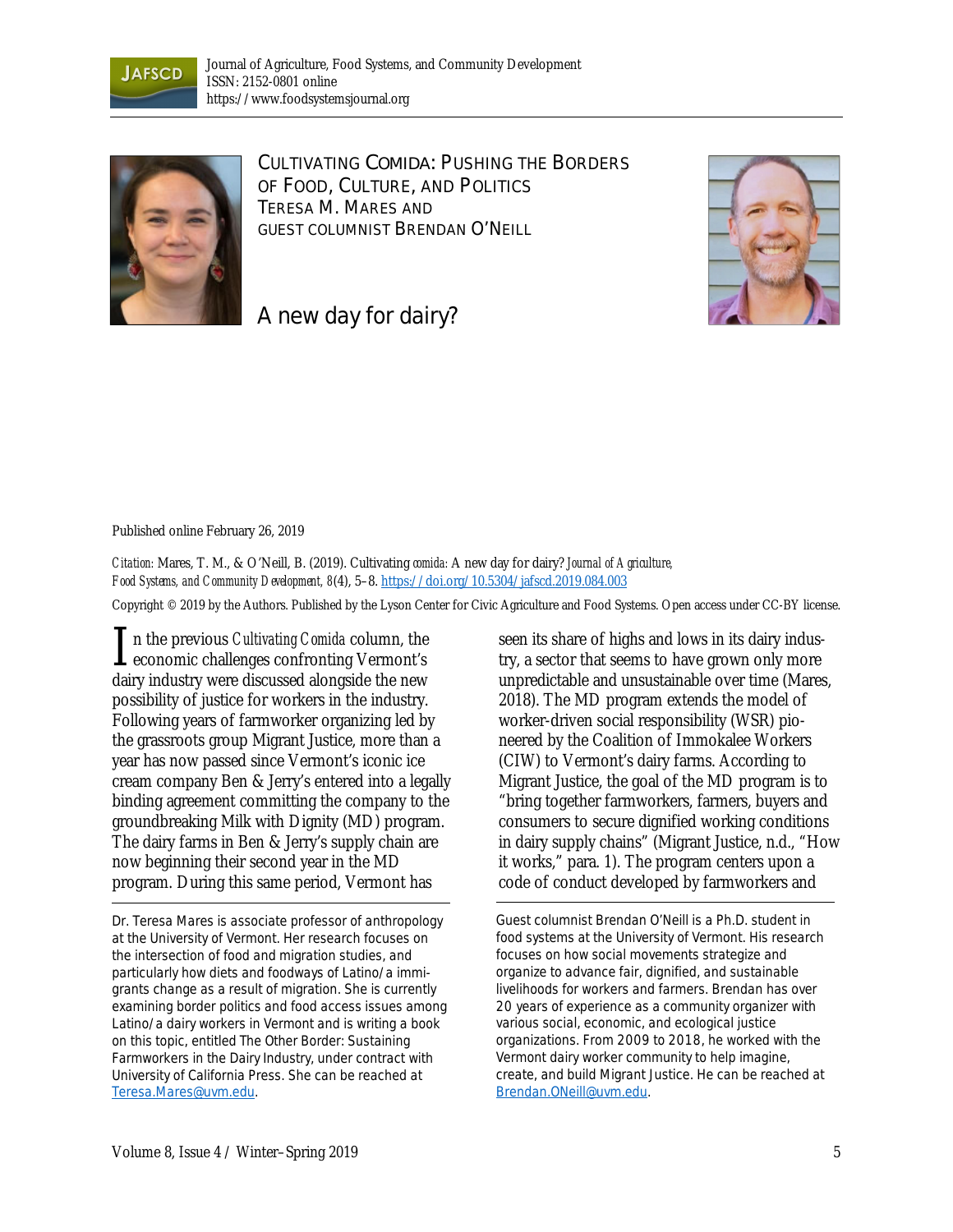ensures a price premium to farm owners, which workers felt was essential in the volatile and challenging context of the dairy industry, in order to help offset some of the potential costs of compliance. Unlike past farmworker campaigns that have sought change through a union model, both the CIW and Migrant Justice have demanded change by shifting corporate purchasing practices and putting legally binding supply chain agreements into place. These policies require corporations to source through worker-driven programs that ensure improvements in workers' rights and are continually monitored and evaluated. This model flies in the face of the corporate social responsibility (CSR) models that are predominant in largescale food production; these models rarely (if ever) stem from worker-defined needs and priorities, but

instead from corporate concern for branding and marketability.

 Over many years of farmworker-to-farmworker education and dialogue, Migrant Justice leaders adapted the essential elements of the CIW's Fair Food Program to Vermont's dairy industry, extending the WSR model to a new sector of agriculture for the first time. Both the logic and design of the WSR model draw upon the production, sharing, and institutionalization of worker knowledge to secure worker's rights in com-

plex supply chains that often obscure the human costs of commodity production. In this model, farmworker expertise is not only acknowledged but engaged as the foundation for building workplaces that are truly fair and responsive to farmworker needs and priorities. The WSR model is itself the product of decades of CIW organizing, drawing upon workers' experiences, reflections, theorizations, and actions.

 The values and priorities underlying the WSR Model—and the work of the CIW and Migrant Justice to implement this model—seek to confront directly the complex problems and unequal structures that are pervasive in the food system and in global supply chains. Fortunately, in adapting and

In this model, farmworker expertise is not only acknowledged but engaged as the foundation for building workplaces that are truly fair and responsive to farmworker needs and priorities.

extending the work of the CIW and the Fair Food Program, Migrant Justice organizers did not have to completely reinvent the wheel. Instead, they were able to tap into and build upon 30 years of worker knowledge to design and adapt the lessons learned while designing the MD program. Combined with their own eight years of extensive organizing, research, and analysis, Migrant Justice engages a praxis with significant and deep history and roots––one that has seen significant success in the campaigning for and the implementation of the Fair Food Program. The CIW found, after years of direct and sometimes violent confrontations with field bosses, that the big brands at the top of the supply chain were driving exploitation in the fields. They also found that corporations have significant power to impose certain specifications on their

> suppliers. Whether that buyer is Taco Bell, Wal-Mart, or McDonald's (in the case of tomatoes), or Ben & Jerry's (in the case of milk), the WSR model is unique as it places worker organizations in a position to govern over and run labor rights programs in supply chains.

 During a July 2018 press conference in Burlington, Vermont, representatives from Ben & Jerry's and Migrant Justice provided an update about the progress made under

the MD program. They shared that following the formal signing of the agreement between Ben & Jerry's and Migrant Justice in October 2017, 72 dairy farms had enrolled in the program. These farms––the majority in Vermont and a handful in northeastern New York––provide 100% of the equivalent volume of milk that Ben & Jerry's sources from the Northeast dairy industry; this represents the vast majority of milk the company sources globally. More than 300 farmworkers and farm owners from these farms have attended education sessions where they learn about the rights and responsibilities of the MD program. This progress is impressive given the infancy of the program; it is also striking considering the small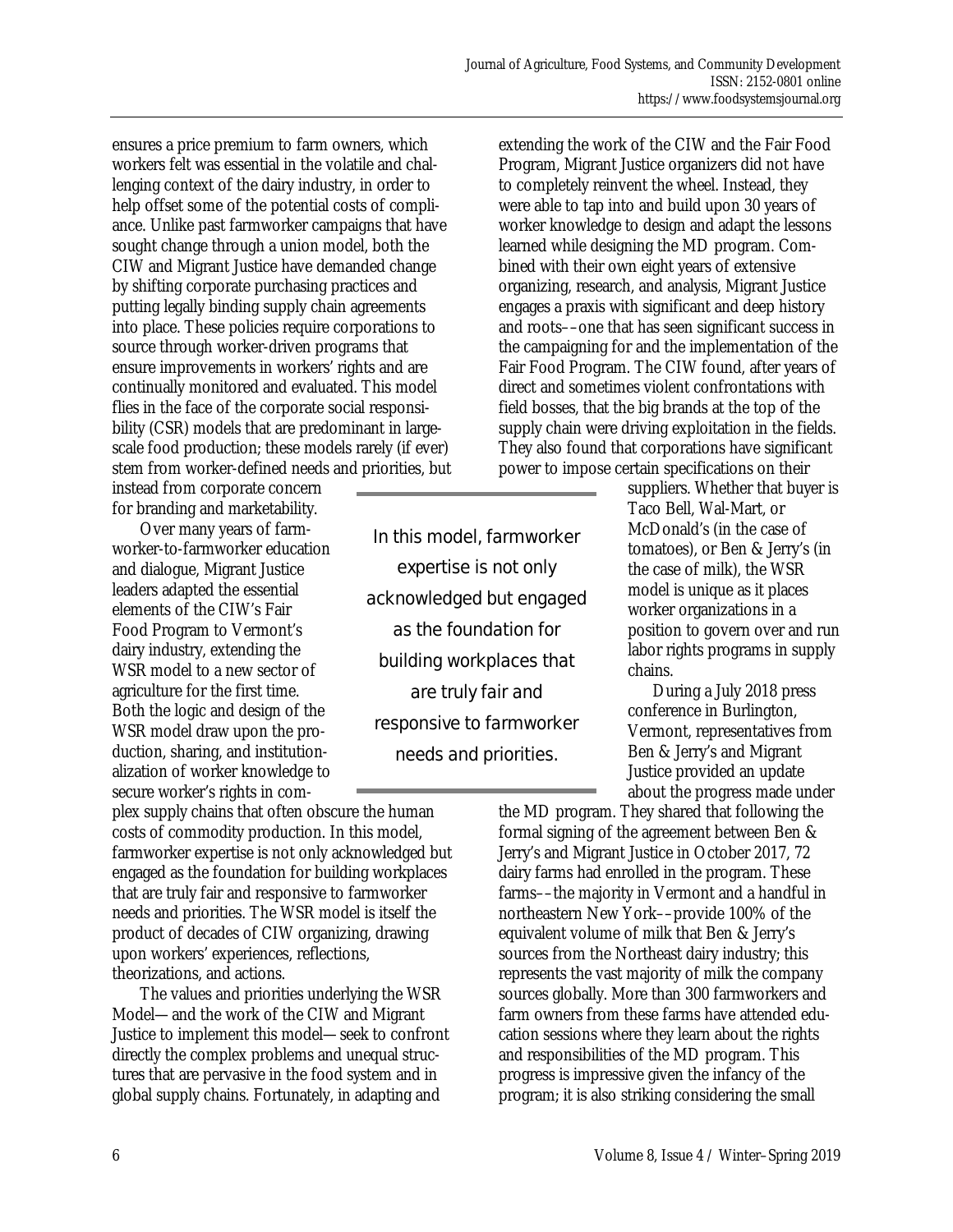staff of both Migrant Justice and the Milk with Dignity Standards Council (MDSC), the independent nonprofit responsible for implanting, monitoring, and evaluating the MD program. Despite the initial success of this program, it is important to note that Ben & Jerry's is just one buyer among many. The Vermont farms in Ben & Jerry's supply chain make up just under a tenth of the approximately 750 dairy farms that remain in a state where more than 11,000 farms operated in the mid-1900s but likely represent a more significant volume of the state's total milk production.

 In October 2018, the MDSC, the newly formed designated third-party monitor of the MD program, held an event to mark the one-year anniversary of the MD Agreement. Tom Fritzsche, executive director of the MDSC, presented evidence suggesting that the MD program is making steady progress to guarantee and secure fundamental rights and protections for the nearly 300 workers covered by the program. He shared, "more than anything, the MDP is creating a space for new dialogue and the

voice of farmworkers to be heard." The MDSC then pointed out that dairy workers routinely handle copper sulfate or formaldehyde on farms for foot baths for cows, which can be dangerous to workers' health. It also highlighted that, though many farms provide and train workers in the use of protective facemasks and goggles, there are many others that do not. Now, the MD program is changing this: all farms must comply with this critical health and safety issue. Further, as of October 2018, just nine months after the first farms began enrolling in the MD program, the MDSC received nearly 70 inquiries on its new 24 hour worker's support line. This resulted in the investigation and resolution of 39 complaints of violations of the MD Code of Conduct, delivering on the promise that this model is much more than standards—it is about compliance and the enforcement of rights.

The Mik with Dignity program positions workers to envision and develop entirely new systems and forms of governance that sustain, nourish, and democratize healthy and resilient workplaces and communities.

 Nonetheless, at the very time the MD program is set to grow and expand, Migrant Justice and its allies will be facing a dairy industry that consistently fails to provide farmers with a price for milk that covers the costs of production. For the MD program to flourish in the long run, it may take big brands paying more down the supply chain, or even workers and farmers building nontraditional alliances to push for major dairy policy reforms in order to stop the downward pressure of low prices on farm income and farmworker conditions. Some Vermont farmers are looking north to Canada's

supply management and price floor policies for inspiration (Dillon, 2018). In the meantime, the MD program, and the WSR model more broadly, positions workers to envision and develop entirely new systems and forms of governance that sustain, nourish, and democratize healthy and resilient workplaces and communities. The MD program provides workers with the space to define, govern over, and enforce rights in the short term. In the long term, it also may provide meaningful

insights and channels for fostering increasingly fair, dignified, and participatory communities that actually work for workers at broader scales.

 Both authors of this column have been closely involved with Migrant Justice as the MD program has been designed and implemented. O'Neill was a founder of Migrant Justice and was involved in the development of the Milk with Dignity program. Mares has served on the board of Migrant Justice since January of 2017 and previously volunteered for the organization beginning in 2011. As food systems researchers and food justice activists, we are optimistic that Migrant Justice is now well positioned to expand essential fundamental human rights to thousands of dairy workers through the expansion of the MD program to other supply chains. The expansion of the MD program, like the expansion of the Fair Food Program, will require public campaigns that offer unlimited opportu